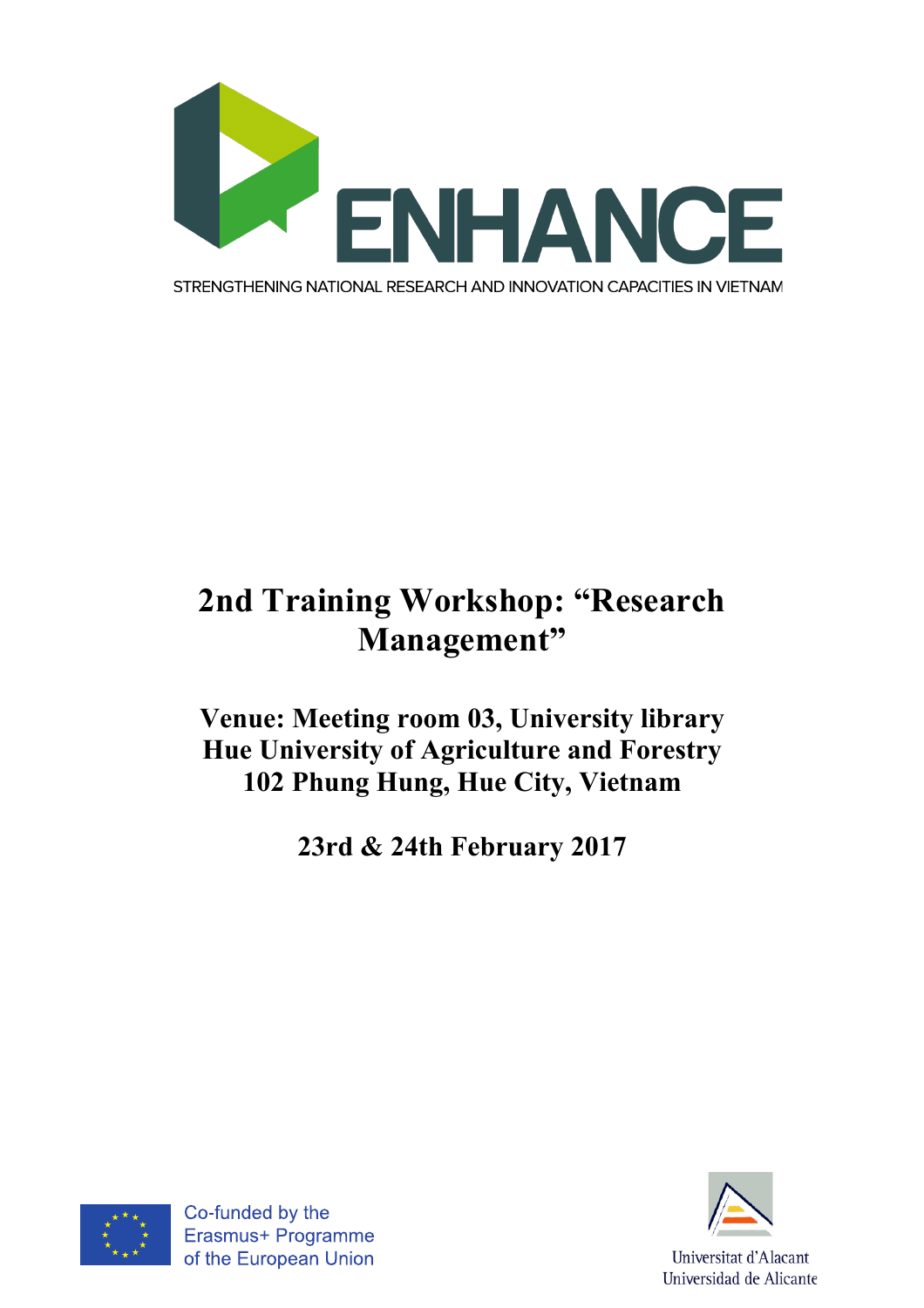

**Project Acronym**: ENHANCE **Project Title**: strEngthening National researcH And iNnovation Capacities in viEtnam **Contract Number**: 2015-3574/001-001 **Project Reference Number**: 561749-EPP-1-2015-1-ES-EPPKA2-CBHE-SP

| Venue: | Hue University of Agriculture and Forestry         |
|--------|----------------------------------------------------|
|        | Meeting room 03, University library in HUAF campus |
|        | Hue City, Vietnam                                  |

**Expected**  After this workshop, participants shall be able:

**results**

- To increase their knowledge on key topics for a better R&I management and implementation.
- To understand the objectives, models and structure of a Technology Transfer Office.
- To understand different Technology Transfer Schemes and the impact of Technology Transfer activities.
- To define the mission and list of services for the ENHANCE R&I Units to be officially certified by each institution.
- To understand how to create a research portfolio and develop marketing strategies within their institutions.
- To understand the importance of developing strategies for business engagement.



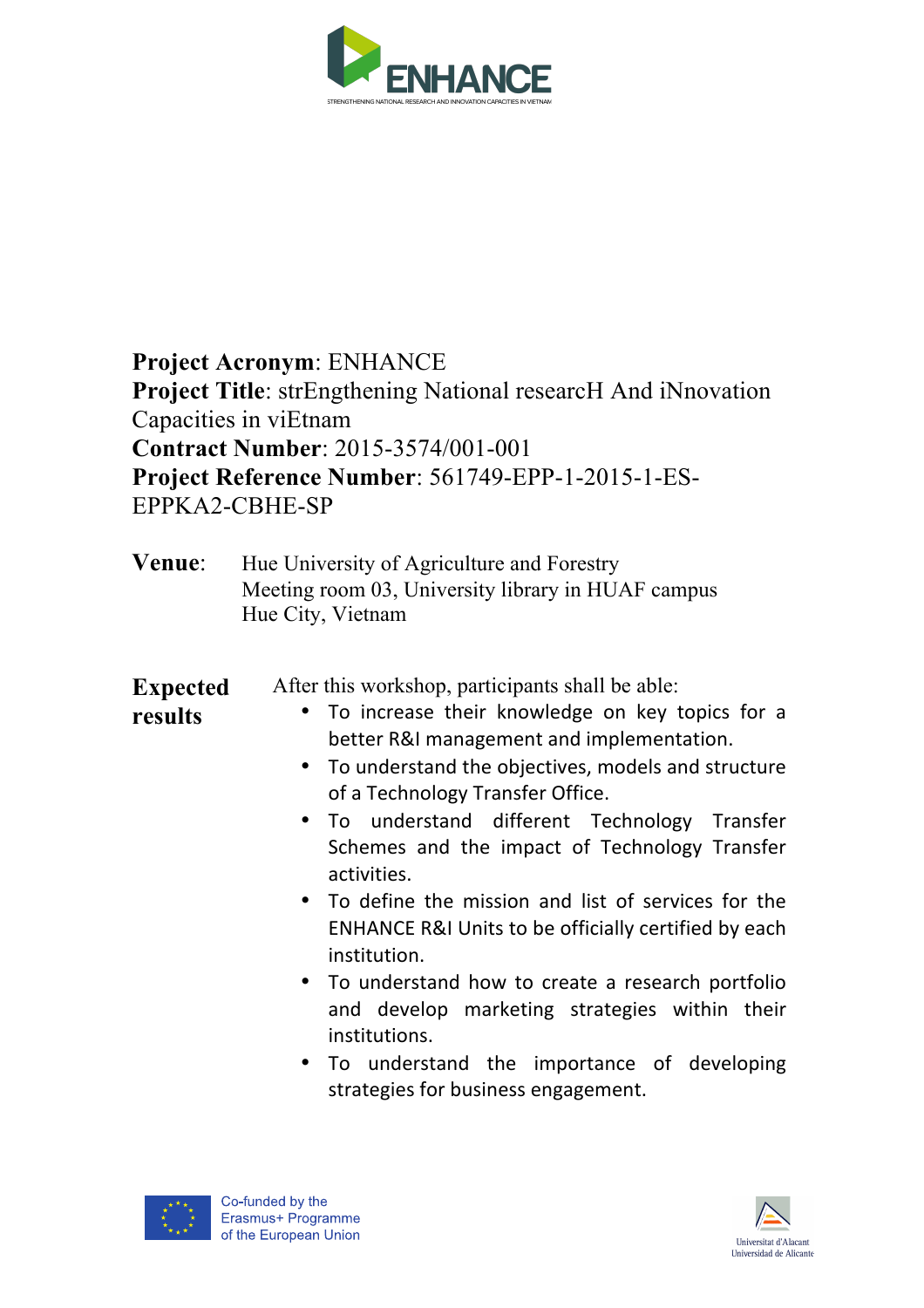

## **DAY 1 – Technology Transfer & Technology Offers**

| 23/02/2017 (THURSDAY) |       |              | Venue: Meeting room 03, University library, HUAF Campus                                                                                                                                                        |
|-----------------------|-------|--------------|----------------------------------------------------------------------------------------------------------------------------------------------------------------------------------------------------------------|
| From                  | To    | Duration     |                                                                                                                                                                                                                |
| 08:45                 | 9:00  | 15'          | ARRIVAL & REGISTRATION OF PARTICIPANTS                                                                                                                                                                         |
| 9:00                  | 9:15  | 15'          | <b>Official Welcome</b><br>Assoc.Prof. Dr. Le Van An - The Rector of HUAF                                                                                                                                      |
| 09:15                 | 09:30 | 15'          | Presentation of the agenda and Workshop objectives<br>Ms. Noelia López, OGPI Senior Project Manager, UA                                                                                                        |
| 9:30                  | 10:15 | 45'          | <b>Technology Transfer and its impact over Universities</b><br>Definitions, objectives, TTO Models<br>TT Collaboration schemes, Impact of TT Activities<br>Mr. Iván Rodríguez, Technology Transfer Service, UA |
| 10:15                 | 11:00 | 45'          | <b>Structure of a Knowledge Transfer Office</b><br>Ms. Noelia López, OGPI Senior Project Manager, UA                                                                                                           |
| 11:00                 | 11:30 | 30'          | <b>COFFEE BREAK</b>                                                                                                                                                                                            |
| 11:30                 | 13:00 | 90'          | Group exercise: Discussion on R&I Units mission and list of<br>services<br>All partners (5 minutes per partner for presentation after discussion)                                                              |
| 13:00                 | 14:00 | 60'          | <b>LUNCH BREAK</b>                                                                                                                                                                                             |
| 14:00                 | 15:00 | 60'          | <b>Creating a Research Portfolio</b><br>Mr. Iván Rodríguez, Technology Transfer Service, UA                                                                                                                    |
| 15:00                 | 15:30 | 30'          | <b>COFFEE BREAK</b>                                                                                                                                                                                            |
| 15:30                 | 16:30 | $60^{\circ}$ | <b>Technology Offers (Results and Know How)</b><br>Mr. Iván Rodríguez, Technology Transfer Service, UA                                                                                                         |